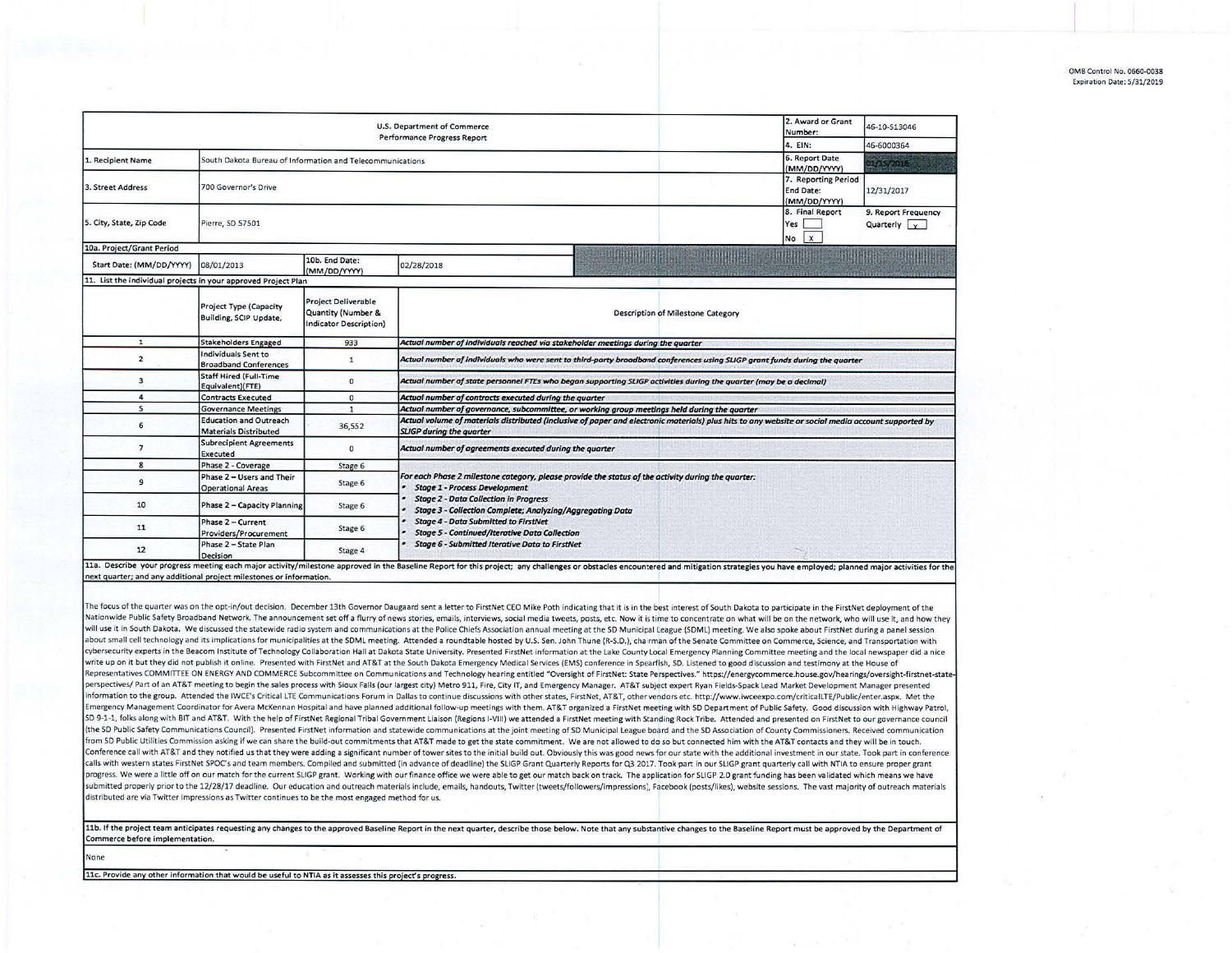| All Card<br><b>- 9.</b> |  | z.                                      | k<br>41                           |
|-------------------------|--|-----------------------------------------|-----------------------------------|
| <b>MA</b><br>÷.         |  | $\gamma_1=\gamma_1+\cdots+\gamma_{n-1}$ | $\mathcal{A}$<br>- 82<br>$\alpha$ |
|                         |  | H<br>t na                               | R)                                |

 $\mathbb{R}^n$  . In the set of  $\mathbb{R}^n$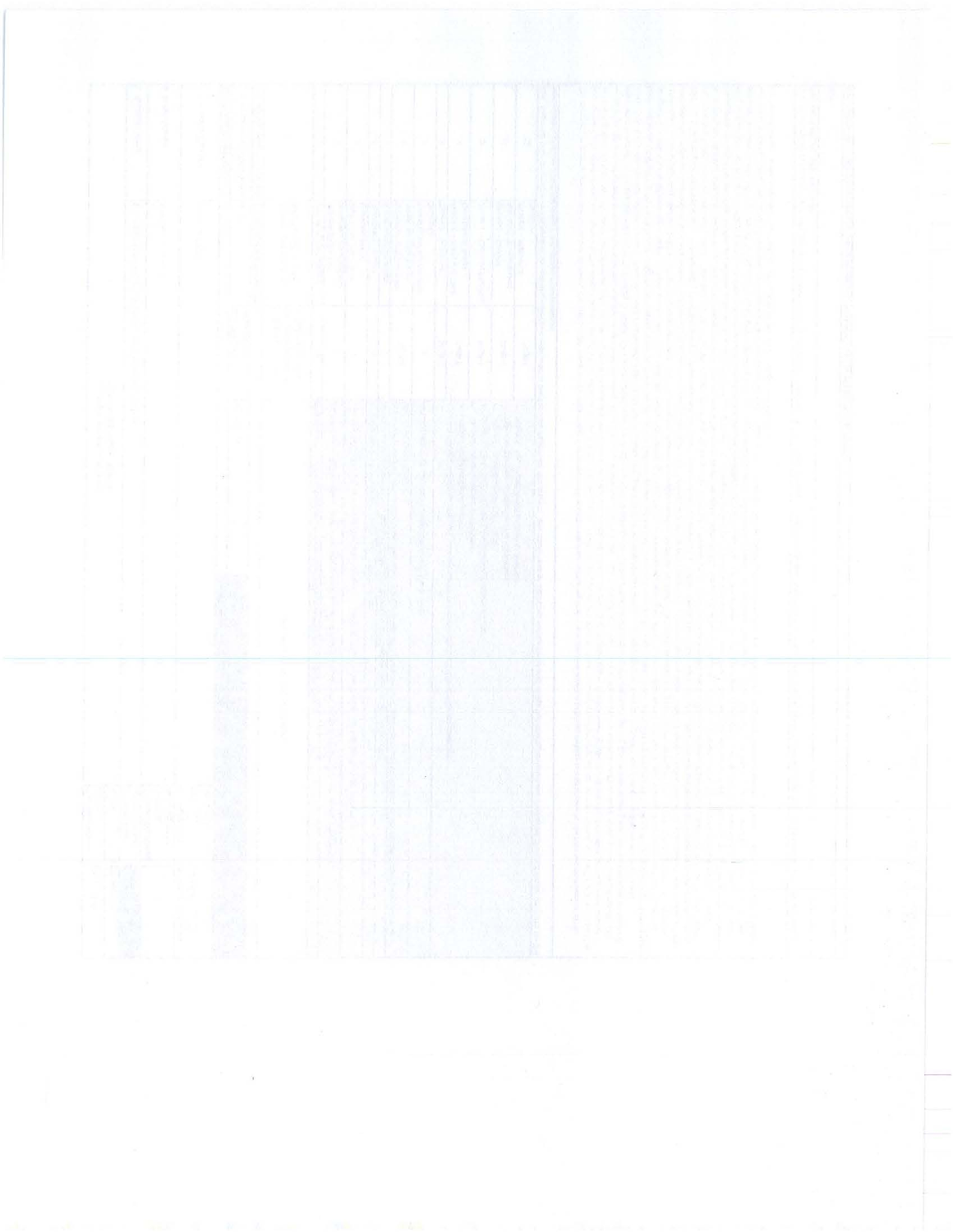| As we move into actual FirstNet network usage (more than just talk and promises), we feel a nationwide meeting of SPOC's would be good for states to communicate and discuss best practices. We are building an interoperable<br>somehow need to keep the face-to-face communications going among the states utilizing this network. |                                                                                                                                                                                             |                                                                                                              |                                                   |                      |                                      |                       |                                      |                                                |                                          |  |  |  |
|--------------------------------------------------------------------------------------------------------------------------------------------------------------------------------------------------------------------------------------------------------------------------------------------------------------------------------------|---------------------------------------------------------------------------------------------------------------------------------------------------------------------------------------------|--------------------------------------------------------------------------------------------------------------|---------------------------------------------------|----------------------|--------------------------------------|-----------------------|--------------------------------------|------------------------------------------------|------------------------------------------|--|--|--|
| 11d. Describe any success stories or best practices you have identified. Please be as specific as possible.                                                                                                                                                                                                                          |                                                                                                                                                                                             |                                                                                                              |                                                   |                      |                                      |                       |                                      |                                                |                                          |  |  |  |
| It was good to hear AT&T is going to build out additional towers/sites which will also improve rural mobile broadband acess for our first responders and citizens living in these areas.                                                                                                                                             |                                                                                                                                                                                             |                                                                                                              |                                                   |                      |                                      |                       |                                      |                                                |                                          |  |  |  |
|                                                                                                                                                                                                                                                                                                                                      |                                                                                                                                                                                             |                                                                                                              |                                                   |                      |                                      |                       |                                      |                                                |                                          |  |  |  |
| 12. Personnel                                                                                                                                                                                                                                                                                                                        |                                                                                                                                                                                             |                                                                                                              |                                                   |                      |                                      |                       |                                      |                                                |                                          |  |  |  |
| 12a. If the project is not fully staffed, describe how any lack of staffing may impact the project's time line and when the project will be fully staffed.                                                                                                                                                                           |                                                                                                                                                                                             |                                                                                                              |                                                   |                      |                                      |                       |                                      |                                                |                                          |  |  |  |
| Our staffing is now at the level we expect for the balance of the project                                                                                                                                                                                                                                                            |                                                                                                                                                                                             |                                                                                                              |                                                   |                      |                                      |                       |                                      |                                                |                                          |  |  |  |
| 12b. Staffing Table - Please include all staff that have contributed time to the project. Please do not remove individuals from this table.                                                                                                                                                                                          |                                                                                                                                                                                             |                                                                                                              |                                                   |                      |                                      |                       |                                      |                                                |                                          |  |  |  |
| Job Title                                                                                                                                                                                                                                                                                                                            | FTE%                                                                                                                                                                                        |                                                                                                              | Project (s) Assigned                              |                      |                                      |                       |                                      |                                                |                                          |  |  |  |
| Statewide Project Coordinator                                                                                                                                                                                                                                                                                                        | 20                                                                                                                                                                                          |                                                                                                              | Provide oversight of all SLIGP project activities |                      |                                      |                       |                                      |                                                |                                          |  |  |  |
| Project Manager                                                                                                                                                                                                                                                                                                                      | 100                                                                                                                                                                                         |                                                                                                              | Provide daily support for the SLIGP process       |                      |                                      |                       |                                      |                                                |                                          |  |  |  |
| Administrative Staffing                                                                                                                                                                                                                                                                                                              |                                                                                                                                                                                             | Provide administrative support for grant management                                                          |                                                   |                      |                                      |                       |                                      |                                                |                                          |  |  |  |
| Assistance                                                                                                                                                                                                                                                                                                                           | 10                                                                                                                                                                                          |                                                                                                              |                                                   |                      |                                      |                       |                                      |                                                |                                          |  |  |  |
| Radio System Chief Engineer<br><b>Engineering Assistant</b>                                                                                                                                                                                                                                                                          | 5<br>$\circ$                                                                                                                                                                                | Provide engineering expertise and staffing for project                                                       |                                                   |                      |                                      |                       |                                      |                                                |                                          |  |  |  |
| Program Manager                                                                                                                                                                                                                                                                                                                      | $\Omega$                                                                                                                                                                                    | Provide administrative support for grant management<br>Provide administrative support for governance process |                                                   |                      |                                      |                       |                                      |                                                |                                          |  |  |  |
| 13. Subcontracts (Vendors and/or Subrecipients)                                                                                                                                                                                                                                                                                      |                                                                                                                                                                                             |                                                                                                              |                                                   |                      |                                      |                       |                                      |                                                |                                          |  |  |  |
| 13a. Subcontracts Table - Include all subcontractors. The totals from this table must equal the "Subcontracts Total" in Question 14f.                                                                                                                                                                                                |                                                                                                                                                                                             |                                                                                                              |                                                   |                      |                                      |                       |                                      |                                                |                                          |  |  |  |
| Name                                                                                                                                                                                                                                                                                                                                 |                                                                                                                                                                                             | <b>Subcontract Purpose</b>                                                                                   | Type<br>(Vendor/Subrec.)                          | RFP/RFQ Issued (Y/N) | Contract<br><b>Executed</b><br>(Y/N) | <b>Start Date</b>     | <b>End Date</b>                      | <b>Total Federal Funds</b><br>Allocated        | <b>Total Matching Funds</b><br>Allocated |  |  |  |
| Web Development Contractor                                                                                                                                                                                                                                                                                                           | www.PSBN.sd.gov site.                                                                                                                                                                       | Add Broadband information and associated SLIGP-<br>related survey tools to governance website and the        |                                                   | N                    | $\mathsf N$                          | <b>TBD</b>            | <b>TBD</b>                           | \$<br>51,000                                   | \$0                                      |  |  |  |
| <b>Regional Consultant</b>                                                                                                                                                                                                                                                                                                           | regional resources                                                                                                                                                                          | Align the SD plan with other states and look to utilize                                                      | Vendor                                            | N                    | N                                    | <b>TBD</b>            | TBD                                  | \$<br>180,000                                  | \$0                                      |  |  |  |
| <b>BIT Development and/or BIT</b>                                                                                                                                                                                                                                                                                                    | Help design materials (i.e. Infographics, brochures,                                                                                                                                        |                                                                                                              |                                                   |                      |                                      |                       |                                      |                                                |                                          |  |  |  |
| Social Media/Information                                                                                                                                                                                                                                                                                                             | etc.). May also utilize some of their time to review                                                                                                                                        |                                                                                                              | Vendor                                            | N                    | N                                    | TBD                   | TBD                                  | $\mathsf{S}$<br>30,000                         | \$0                                      |  |  |  |
| Officer                                                                                                                                                                                                                                                                                                                              | printed articles (newsletters, press releases, etc.)                                                                                                                                        |                                                                                                              |                                                   |                      |                                      |                       |                                      |                                                |                                          |  |  |  |
| <b>BIT GIS Expertise</b>                                                                                                                                                                                                                                                                                                             | Their expertise will be needed to sort through the<br>data provided by FirstNet for coverage baseline<br>information to help determine phase plans for the<br>state plan.                   |                                                                                                              | Vendor                                            | N                    | N                                    | TBD                   | TBD                                  | \$<br>30,000                                   | \$0                                      |  |  |  |
| State Plan Contractor                                                                                                                                                                                                                                                                                                                | Dakota once received from FirstNet. Help determine<br>recommendations for opt-in/opt-out for Governor's<br>office based on the final State plan from FirstNet                               | Help review and analyze the draft state plan for South                                                       | Vendor                                            | N                    | N                                    | <b>TBD</b>            | TBD                                  | \$<br>140,000                                  | \$0                                      |  |  |  |
| <b>Data Collection Contractor</b>                                                                                                                                                                                                                                                                                                    | Help coordinate Phase 2 data and assist us in<br>coordinating a product to return to FirstNet. Cost<br>estimate based on "Statements of Work"proposals<br>from contractors                  |                                                                                                              | Vendor                                            | N                    | N                                    | TBD                   | TBD                                  | \$<br>120,000                                  | \$0                                      |  |  |  |
| Phase 2 Tools                                                                                                                                                                                                                                                                                                                        | Certain expertise may be needed for Phase 2.<br>Specifically data collection may require special tools<br>as those requirements are developed and changed to<br>meet the needs of FirstNet. |                                                                                                              | Vendor                                            | N                    | N                                    | <b>TBD</b>            | TBD                                  | $\mathsf{S}$<br>60,000                         | \$25,440                                 |  |  |  |
| 13b. Describe any challenges encountered with vendors and/or subrecipients.                                                                                                                                                                                                                                                          |                                                                                                                                                                                             |                                                                                                              |                                                   |                      |                                      |                       |                                      |                                                |                                          |  |  |  |
| BIT work is charged and contractural with no formal contract.                                                                                                                                                                                                                                                                        |                                                                                                                                                                                             |                                                                                                              |                                                   |                      |                                      |                       |                                      |                                                |                                          |  |  |  |
| 14. Budget Worksheet                                                                                                                                                                                                                                                                                                                 |                                                                                                                                                                                             |                                                                                                              |                                                   |                      |                                      |                       |                                      |                                                |                                          |  |  |  |
| Columns 2, 3 and 4 must match your current project budget for the entire award, which is the SF-424A on file.<br>Only list matching funds that the Department of Commerce has already approved.                                                                                                                                      |                                                                                                                                                                                             |                                                                                                              |                                                   |                      |                                      |                       |                                      |                                                |                                          |  |  |  |
| Project Budget Element (1)                                                                                                                                                                                                                                                                                                           |                                                                                                                                                                                             |                                                                                                              | Federal Funds Awarded (2)                         |                      | <b>Total Budget (4)</b>              |                       | <b>Federal Funds Expended</b><br>(5) | <b>Approved Matching</b><br>Funds Expended (6) | <b>Total funds Expended</b><br>(7)       |  |  |  |
| a. Personnel Salaries                                                                                                                                                                                                                                                                                                                |                                                                                                                                                                                             | \$336,788.00                                                                                                 |                                                   | \$86,186.00          | \$422,974.00                         |                       | \$287,450.39                         | \$78,332.28                                    | \$365,782.67                             |  |  |  |
| b. Personnel Fringe Benefits                                                                                                                                                                                                                                                                                                         |                                                                                                                                                                                             | \$67,356.00                                                                                                  |                                                   | \$17,237.00          | \$84,593.00                          |                       | \$56,391.49                          | \$11,437.68                                    | \$67,829.17                              |  |  |  |
| c. Travel                                                                                                                                                                                                                                                                                                                            |                                                                                                                                                                                             | \$50,000.00                                                                                                  |                                                   | \$37,335.00          |                                      | \$87,335.00           | \$39,424.23                          | \$12,273.00                                    | \$51,697.23                              |  |  |  |
| d. Equipment<br>e. Materials/Supplies                                                                                                                                                                                                                                                                                                |                                                                                                                                                                                             | \$0.00<br>\$30,040.00                                                                                        |                                                   | \$0.00<br>\$356.00   |                                      | \$0.00<br>\$30,396.00 | \$0.00                               | \$0.00                                         | \$0.00                                   |  |  |  |
| Subcontracts Total                                                                                                                                                                                                                                                                                                                   |                                                                                                                                                                                             | \$50,000.00                                                                                                  |                                                   | \$0.00               |                                      | \$50,000.00           | \$4,903.86<br>\$1,236.00             | \$355.79<br>\$0.00                             | \$5,259.65<br>\$1,236.00                 |  |  |  |
| Other                                                                                                                                                                                                                                                                                                                                |                                                                                                                                                                                             | \$29,932.00                                                                                                  |                                                   | \$0.00               |                                      | \$29,932.00           | \$26,443.27                          | \$0.00                                         | \$26,443.27                              |  |  |  |
| h. Indirect                                                                                                                                                                                                                                                                                                                          |                                                                                                                                                                                             | \$0.00                                                                                                       |                                                   | \$0.00               |                                      | \$0.00                | \$0.00                               | \$0.00                                         | \$0.00                                   |  |  |  |
| <b>Total Costs</b>                                                                                                                                                                                                                                                                                                                   |                                                                                                                                                                                             | \$564,116.00                                                                                                 |                                                   | \$141,114.00         |                                      | \$705,230.00          | \$415,849.24                         | \$102,398.75<br>20%                            | \$518,247.99                             |  |  |  |
| j. % of Total                                                                                                                                                                                                                                                                                                                        |                                                                                                                                                                                             | 80%                                                                                                          |                                                   | 20%                  |                                      | 100%                  | 80%                                  | 100%                                           |                                          |  |  |  |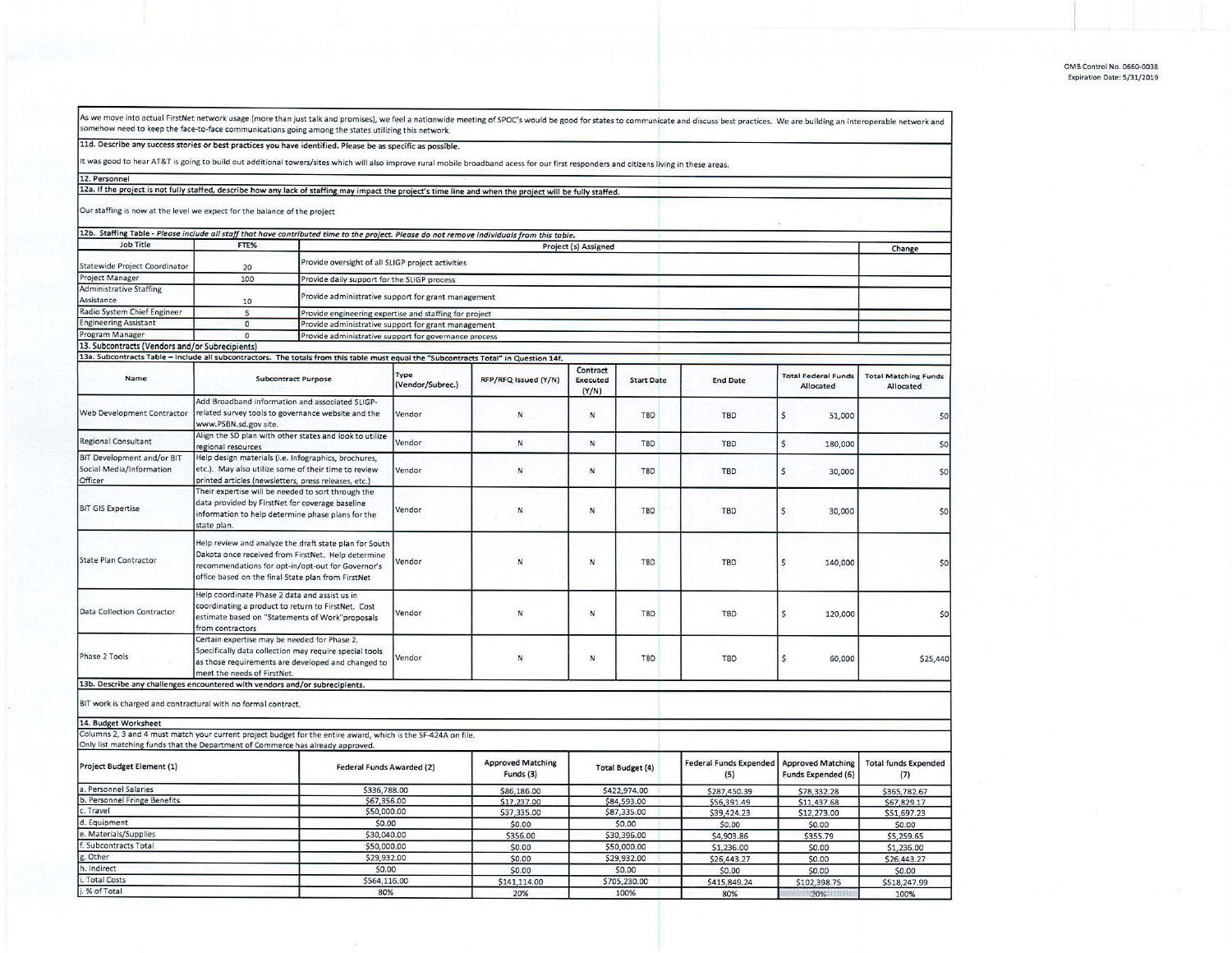|    | 5 titini      |                  |      |                                                |   |    |                            | ×<br>31 | ۱,                    |     |    |    | ĥ, |   |      |    |  |
|----|---------------|------------------|------|------------------------------------------------|---|----|----------------------------|---------|-----------------------|-----|----|----|----|---|------|----|--|
|    |               | ite) i<br>ωT.    |      |                                                |   |    |                            |         | W                     |     |    |    |    |   |      |    |  |
|    |               | w                |      |                                                |   |    |                            | ļ       |                       |     |    |    |    |   |      |    |  |
|    |               |                  |      |                                                |   |    |                            | $\sim$  | 8.                    |     |    |    |    |   |      |    |  |
|    |               |                  |      |                                                |   |    | $\mathcal{L}(\mathcal{C})$ | TP.     | UR.                   |     |    |    |    |   |      |    |  |
|    |               |                  |      |                                                |   |    |                            |         | 萈                     |     |    |    |    |   |      |    |  |
|    | $1 - 11$      |                  |      |                                                |   |    |                            | X       | W.                    | 70. |    |    |    |   |      |    |  |
|    | 租             | $\mathbb{R}^{n}$ | A.Y. | $\begin{bmatrix} 1 & 0 \\ 1 & 0 \end{bmatrix}$ | ł | k  |                            |         | C 76<br>$\mathcal{A}$ |     | t  |    |    |   | 19 X | p  |  |
|    | $\mathcal{P}$ |                  |      |                                                |   | A. | 1                          | ì       | š                     |     | T. |    |    |   | 贈增   | X. |  |
| ĝ. |               | 4 KG<br>×        |      |                                                |   |    |                            |         |                       |     |    | ţ. |    | H |      |    |  |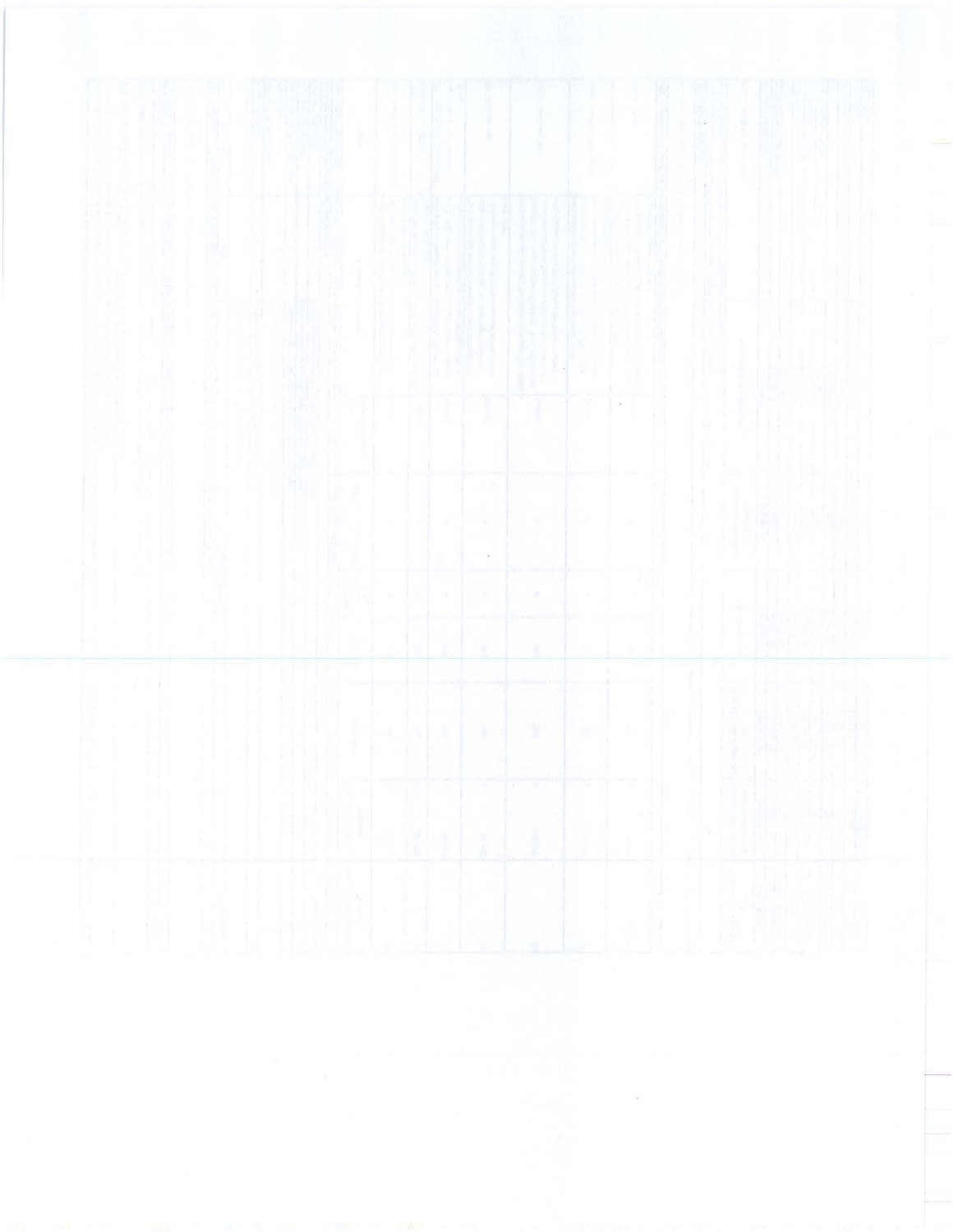## OMB Control No. 0660-0038 Expiration Date: 5/31/2019

| 16a. Typed or printed name and title of Authorized Certifying Official: | 16c. Telephone (area            |                         |  |  |
|-------------------------------------------------------------------------|---------------------------------|-------------------------|--|--|
| Jeff Pierce, Program Administrator                                      | code, number, and<br>extension) | 605-773-4347            |  |  |
| 16b. Signature of Authorized Certifying Official                        | 16d. Email Address:             | Jeff.Pierce@state.sd.us |  |  |
| $\boldsymbol{\pi}$                                                      | ate: 1/30/2018                  |                         |  |  |